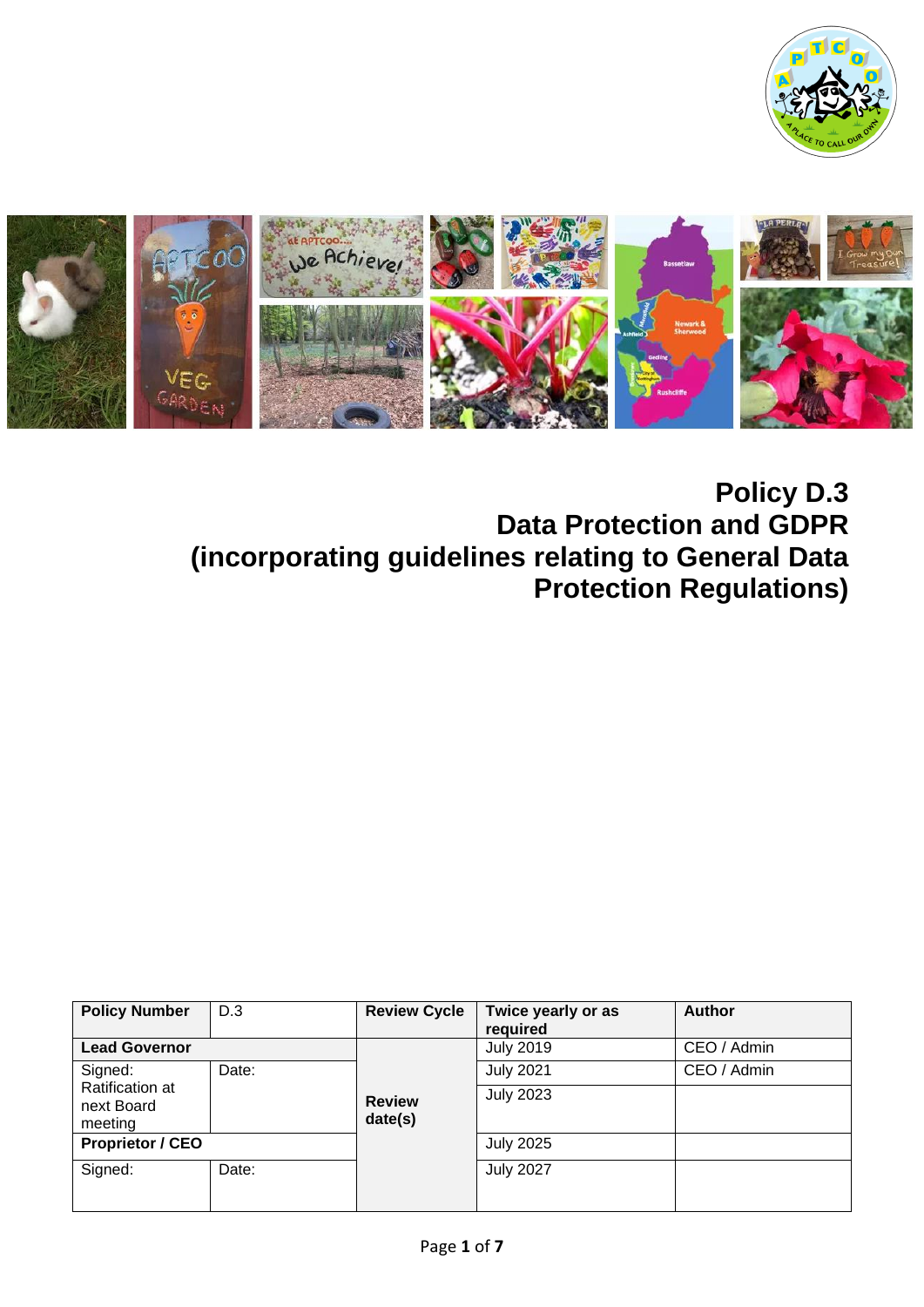# **Introduction**

APTCOO collects and uses personal information about staff, learners, families and other individuals who come into contact with the school. This information is gathered in order to enable it to provide education and other associated functions. In addition, there may be a legal requirement to collect and use information to ensure that the school complies with its statutory obligations.

#### **Purpose**

This policy is intended to ensure that personal information is dealt with correctly and securely and in accordance with the Data Protection Act 2018, and other related legislation. It will apply to information regardless of the way it is collected, used, recorded, stored and destroyed, and irrespective of whether it is held in paper files or electronically.

All staff involved with the collection, processing and disclosure of personal data will be aware of their duties and responsibilities by adhering to these guidelines. Regular training updates will be available to staff to inform them of changes to legislation and to serve as a reminder of the importance of adhering to the General Data Protection Regulations.

## **What is Personal Information?**

Personal information or data is defined as data which relates to a living individual who can be identified from that data, or other information held.

## **Consent**

The General Data Protection Regulations set a high standard for consent. Consent means offering people genuine choice and control over how you use their data. When consent is used properly it helps to build trust between and organization and its clients or service users. We obtain specific consent from our service users, parents & carers to retain contact information within our records, electronically and hard copy, for the duration of the time they access our services.

# **Data Protection Principles**

The Data Protection Act 2018 establishes eight enforceable principles that must be adhered to at all times:

- 1. Personal data shall be processed fairly and lawfully
- 2. Personal data shall be obtained only for one or more specified and lawful purposes
- 3. Personal data shall be adequate, relevant and not excessive
- 4. Personal data shall be accurate and where necessary, kept up to date
- 5. Personal data processed for any purpose shall not be kept for longer than is necessary for that purpose or those purposes
- 6. Personal data shall be processed in accordance with the rights of data subjects under the Data Protection Act 2018
- 7. Personal data shall be kept secure i.e. protected by an appropriate degree of security
- 8. Personal data shall not be transferred to a country or territory outside the European Economic Area, unless that country or territory ensures an adequate level of data protection

# **General Data Protection Regulations May 2018 (GDPR)**

In May 2018 the Data Protection Principles were replaced by the General Data Protection Regulations. Many of the GDPR's main concepts and principles are much the same as those in the current Data Protection Act (DPA). The GDPR places greater emphasis on the documentation that data controllers must keep to demonstrate their accountability.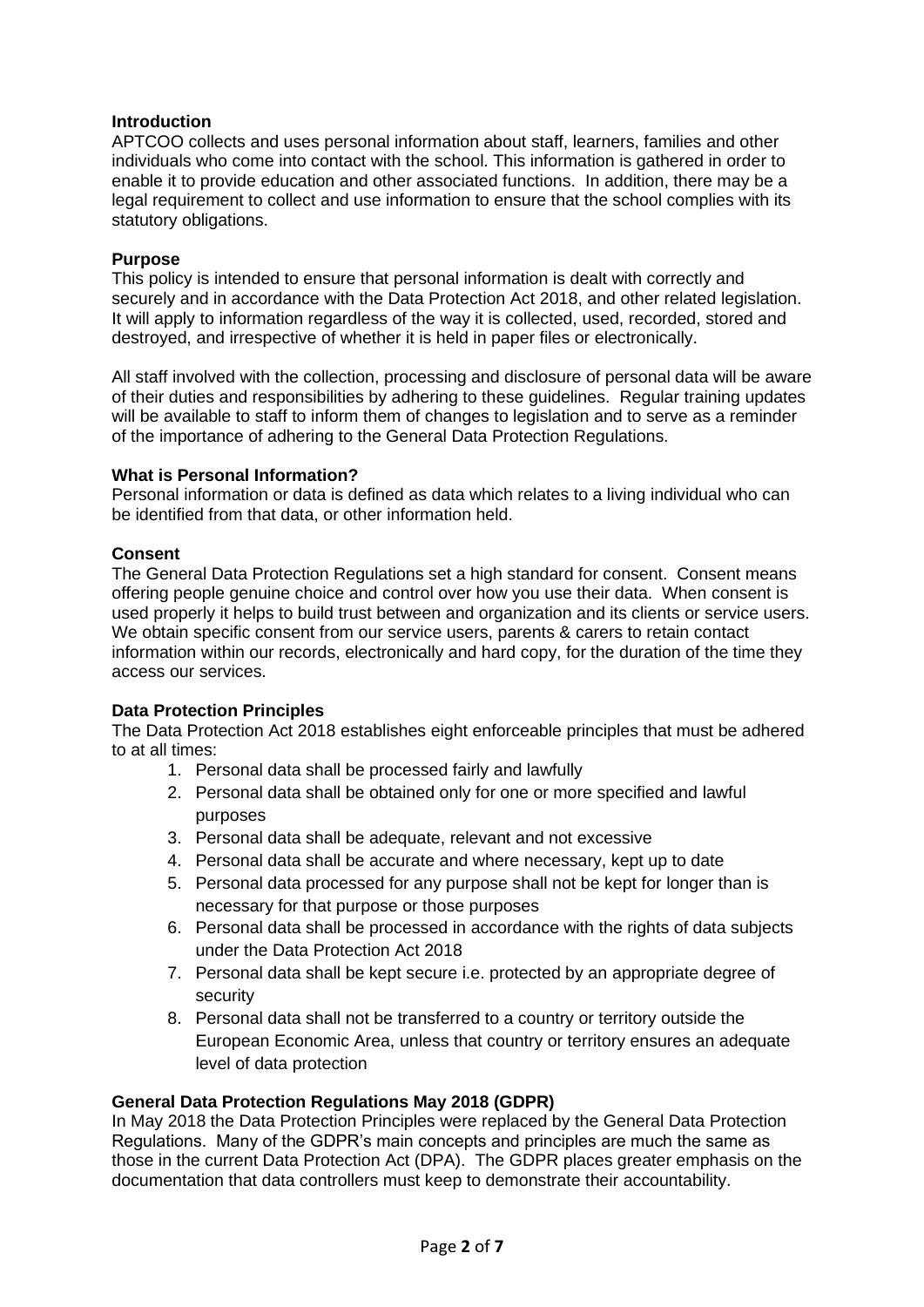GDPR will condense the Data Protection Principles into six areas, which are referred to as the Privacy Principles. They are:

- 1. You must have a lawful reason for collecting personal data and must do it in a fair and transparent way
- 2. You must only use the data for the reason it is initially obtained
- 3. You must not collect any more data than is necessary
- 4. It has to be accurate and there must be mechanisms in place to keep it up to date
- 5. You cannot keep it any longer than needed
- 6. You must protect the personal data

These privacy principles are supported by a further principle – accountability. This means that we must not only do the right thing with data but must also show that all the correct measures are in place to demonstrate how compliance is achieved.

# **General Statement**

APTCOO is committed to maintaining the above principles at all times. Therefore, we will:

- Inform individuals why the information is being collected when it is collected and seek consent to do so
- Inform individuals when their information is shared, and why and with whom it was shared
- Check the quality and the accuracy of the information it holds
- Ensure that information is not retained for longer than is necessary
- Ensure that when obsolete information is destroyed that it is done so appropriately and securely
- Ensure that clear and robust safeguards are in place to protect personal information from loss, theft and unauthorised disclosure.
- Share information with others only when it is legally appropriate to do so
- Set out procedures to ensure compliance with the duty to respond to requests for access to personal information, known as Subject Access Requests
- Ensure our staff are aware of and understand our policies and procedures
- Be transparent and honest with regards to breaches of Data Protection, reporting in a timely manner to the Information Commissioner's Office (ICO).

#### **Complaints**

Complaints will be dealt with in accordance with the school's complaints policy. Complaints relating to information handling may be referred to the Information Commissioner (the statutory regulator).

#### **Review**

This policy will be reviewed as it is deemed appropriate, but no less frequently than every 3 years. The policy review will be undertaken by the Chief Executive Officer, or nominated representative.

# **Contacts**

If you have any enquires in relation to this policy, please contact **Chief Executive Officer** who will also act as the contact point for any subject access requests.

Further advice and information is available from the Information Commissioner's Office, www.ico.org.uk or telephone 0303 123 1113.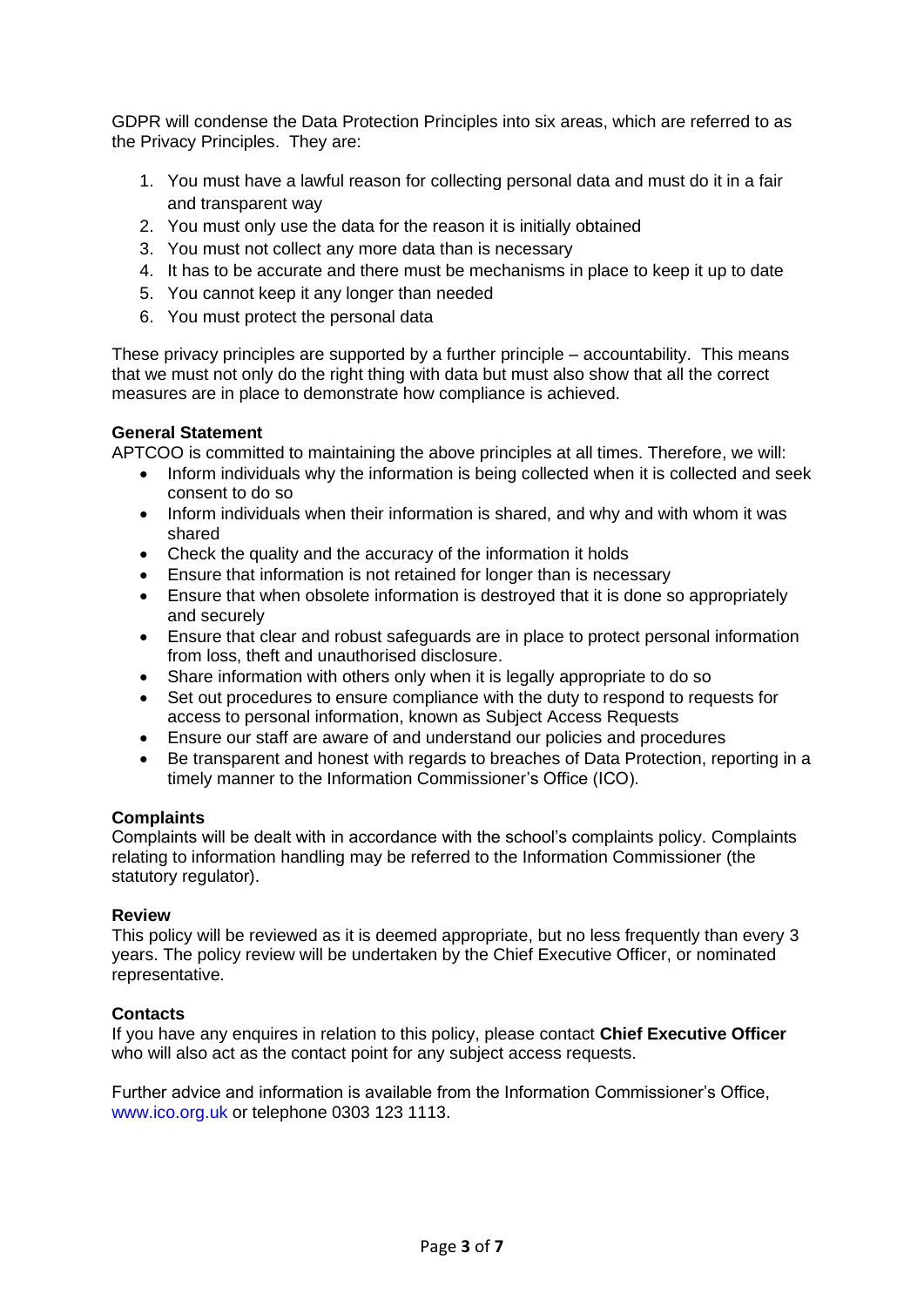# **Appendix 1**

# **SUBJECT ACCESS REQUESTS**

Procedures for responding to subject access requests made under the Data Protection Act 2018

# **Rights of access to information**

There are two distinct rights of access to information held by schools about learners.

1. Under the Data Protection Act 2018 and now under General Data Protection Regulation an individual has the right to make a request to access the personal information held about them.

2. The right of those entitled to have access to curricular and educational records as defined within the Education Pupil Information (Wales) Regulations 2004.

These procedures relate to subject access requests made under the Data Protection Act 1998.

## **Actioning a subject access request**

1. Requests for information must be made in writing; which includes email and be addressed to the Chief Executive Officer. If the initial request does not clearly identify the information required, then further enquiries will be made.

2. The identity of the requestor must be established before the disclosure of any information, and checks should also be carried out regarding proof of relationship to the child. Evidence of identity can be established by requesting production of:

- passport
- driving license
- utility bills with the current address
- Birth / Marriage certificate
- P45/P60
- Credit Card or Mortgage statement

#### *This list is not exhaustive*

3. Any individual has the right of access to information held about them. However, with children, this is dependent upon their capacity to understand (normally age 12 or above) and the nature of the request. The Chief Executive Officer should discuss the request with the child and take their views into account when making a decision. A child with competency to understand can refuse to consent to the request for their records. Where the child is not deemed to be competent an individual with parental responsibility or guardian shall make the decision on behalf of the child.

# **4. GDPR changes to SAR requests**

Whilst the ICO Code does not contain updates the reflect the changes coming into force through the General Data Protection Regulation next May, the right to make an SAR will be very similar, with the key changes including:

• Abolition of the £10 administration fee (although "reasonable" fees can be charged for manifestly unfounded or excessive request).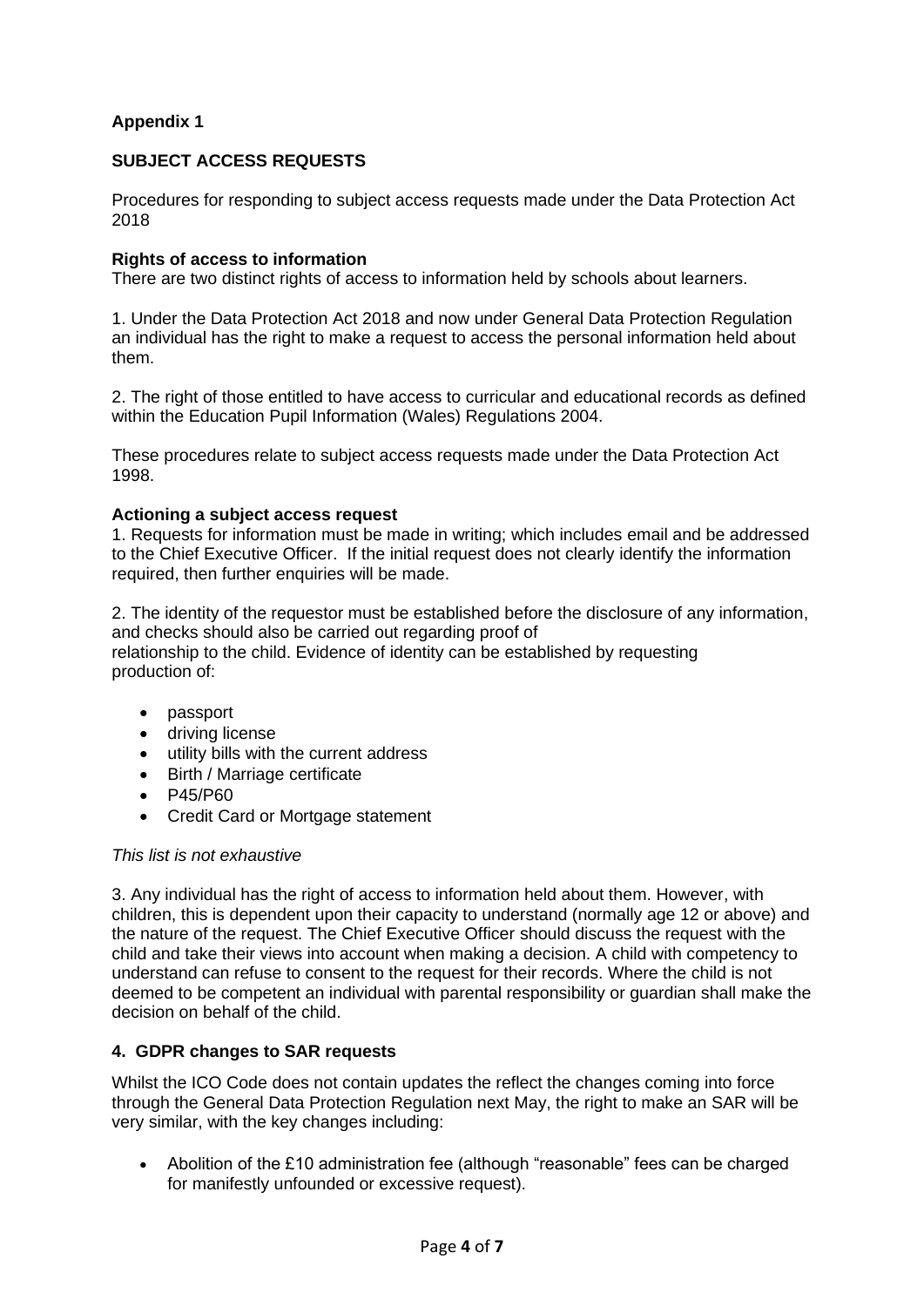- Reducing of the timescale for responding to 30 calendar days rather than the current 40 days.
- Higher fines for failing to comply. The maximum fine that can be issued by the ICO is 4% of global turnover or 20 million euros, whichever is higher, and individuals also retain the right to pursue a claim in court.

# **5. The Dos and Don'ts**

- Don't ignore. This can lead to financial penalties, enforcement action, legal proceedings and reputational damage.
- Don't delay. Dealing with an SAR is time consuming so engage the appropriate personnel and start locating the information as soon as you receive an SAR.
- Liaise with the individual if you need further information to verify their identity or to enable you to locate the requested information.
- Locate the personal data. Consider electronic systems and manual filing systems, back up data and any third-party data processors (e.g. payroll and benefit providers) who may also hold relevant personal data.
- Redact information relating to other individuals unless you have their consent, or it is reasonable in all the circumstances to provide that information.
- Consider whether an exemption applies where the data would be exempt from disclosure.
- Respond to the request within the timeframe, provide copies of the relevant data and explain if and why you are relying on any of the exemptions.

6. Third party information is that which has been provided by another, such as the Police, Local Authority, Health Care professional or another school. Before disclosing third party information consent should normally be obtained. The 30 day time frame must continue to be adhered to.

7. Any information which may cause serious harm to the physical or mental health or emotional condition of the child/young person or another should not be disclosed, nor should information that would reveal that the child/young person is at risk of abuse, or information relating to court proceedings.

8. If there are concerns over the disclosure of information then additional advice should be sought.

9. Where redaction (information blacked out/removed) has taken place then a full copy of the information provided should be retained to establish if a complaint is made what was redacted and why.

10. Information disclosed should be clear, thus any codes or technical terms will need to be clarified and explained. If information contained within the disclosure is difficult to read or illegible, then it should be retyped.

11. Information can be provided at APTCOO with a member of staff on hand to help and explain matters if requested or provided at face to face handover. The views of the applicant should be ascertained when considering the method of delivery. If postal systems are used mail must be either registered or recorded delivery.

# **Complaints**

Complaints about the above procedures should be made initially to the Chief Executive Officer who will decide, in consultation with the Chairperson of the Board of Trustees, whether it is appropriate for the complaint to be dealt with in accordance with APTCOO's complaint procedure.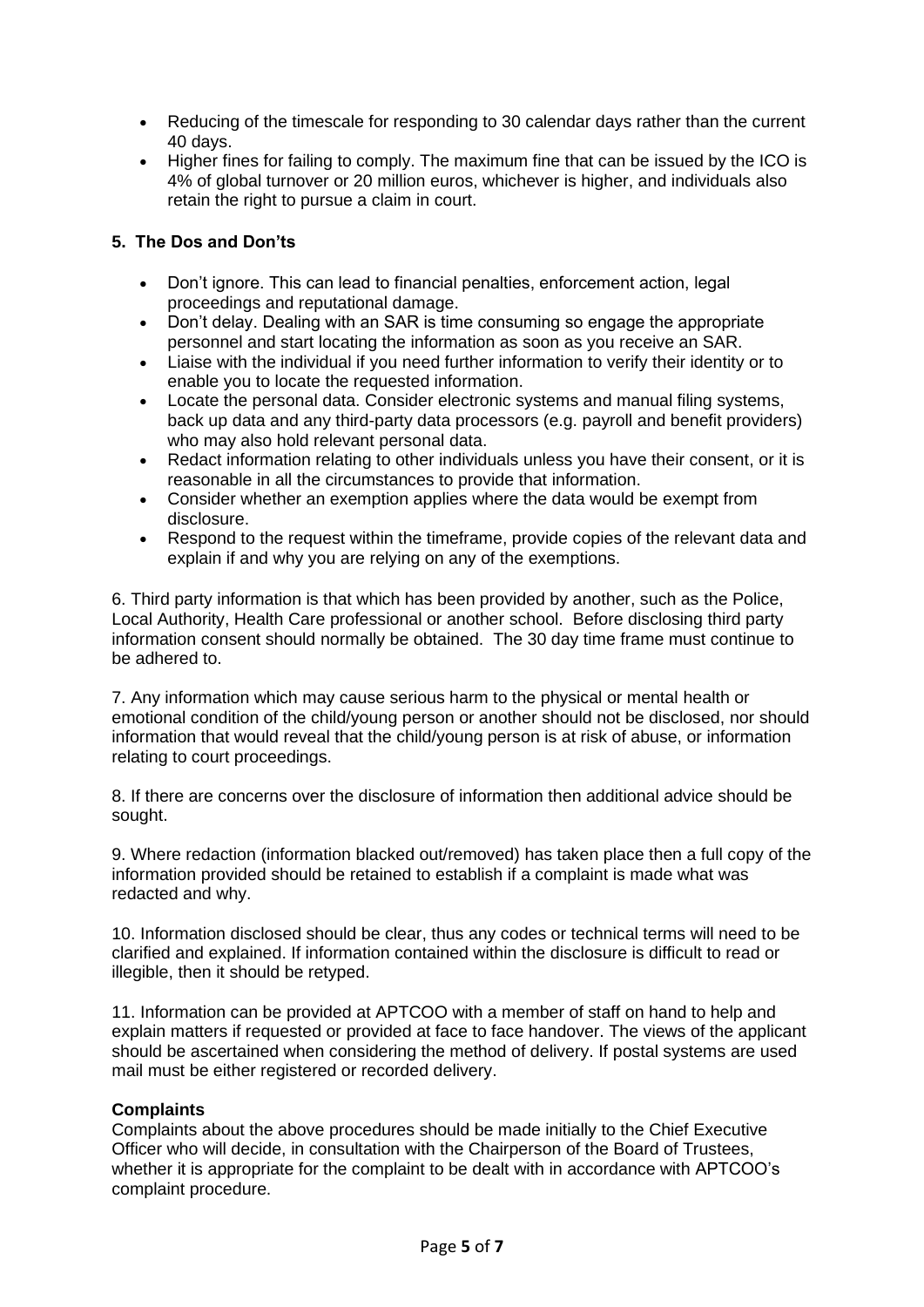Complaints which are not appropriate to be dealt with through the APTCOO's complaint procedure can be dealt with by the Information Commissioner.

## **Contacts**

If you have any queries or concerns regarding this policy please contact The Chief Executive Officer*.*

Further advice and information can be obtained from the Information Commissioner's Office, **[www.ico.gov.uk,](http://www.ico.gov.uk/)** Tel: 0303 123 1113.